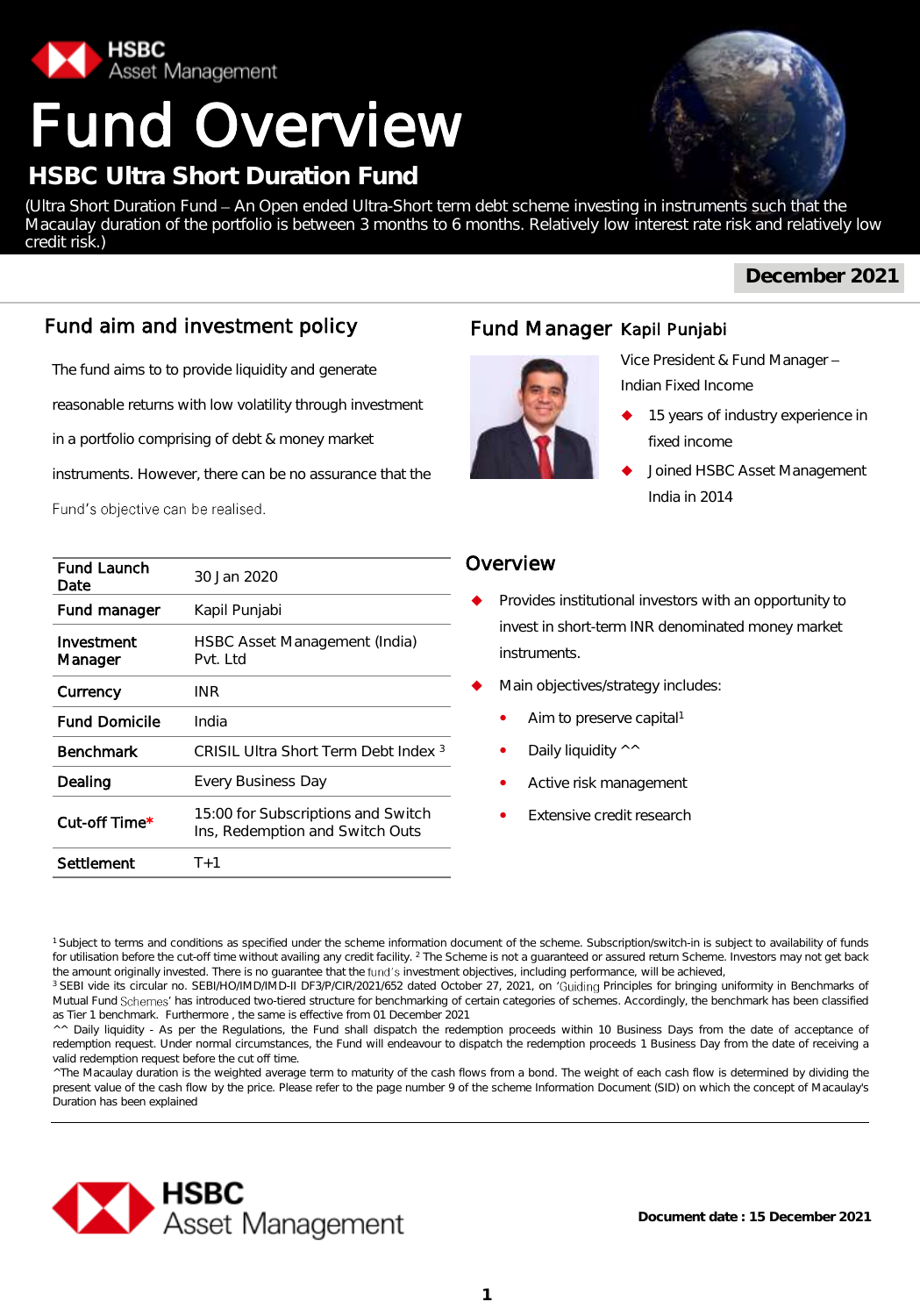## Portfolio characteristics

| Yield to Maturity <sup>1</sup> | 3.72%            |
|--------------------------------|------------------|
| Current AUM (~INR m)           | 19392.4          |
| Current WAM <sup>2</sup>       | $\sim$ 0.23 year |
| Maximum Maturity               | 6 months         |
| Maximum WAM <sup>2</sup>       | 6 months         |

## Fund Information

|                             | Features       |
|-----------------------------|----------------|
| Current NAV - Growth option | INR 1,082.5597 |
| Settlement Date             | $T + 1^4$      |

| <b>Fund Name</b>         | Total Expense Ratio (TER)<br>(as of 30 November 2021) | Minimum Application<br>Amount (Rs) | Minimum Redemption/<br>Switch Account (Rs) |
|--------------------------|-------------------------------------------------------|------------------------------------|--------------------------------------------|
| <b>HUSDE</b>             | $0.48\%$ <sup>3</sup>                                 | 5,000                              | 1.000                                      |
| <b>HUSDE Direct Plan</b> | $0.22\%$ <sup>3</sup>                                 | 5,000                              | 1.000                                      |

HSBC Mutual Fund/HSBC Asset Management (India) Private Limited would update the current expense ratios (TER) on its website at least three working days prior to the effective date of the change. Details of such changes can be referred on the following link under the Daily TER section: <https://www.assetmanagement.hsbc.co.in/en/mutual-funds>

Source: HSBC Asset Management, data as of 30 November 2021

#### Notes:

- 1. YTM Based on investment amount
- 2. The Weighted Average Maturity (WAM) of the fund
- 3. TER is annualized and Includes GST on Investment Management fees

4. As per the local regulations, the fund shall dispatch the redemption proceeds within 10 business days from the date of acceptance of redemption request. Under normal circumstances, the Fund will endeavour to dispatch the redemption proceeds within 1 business day from the date of receiving redemption request.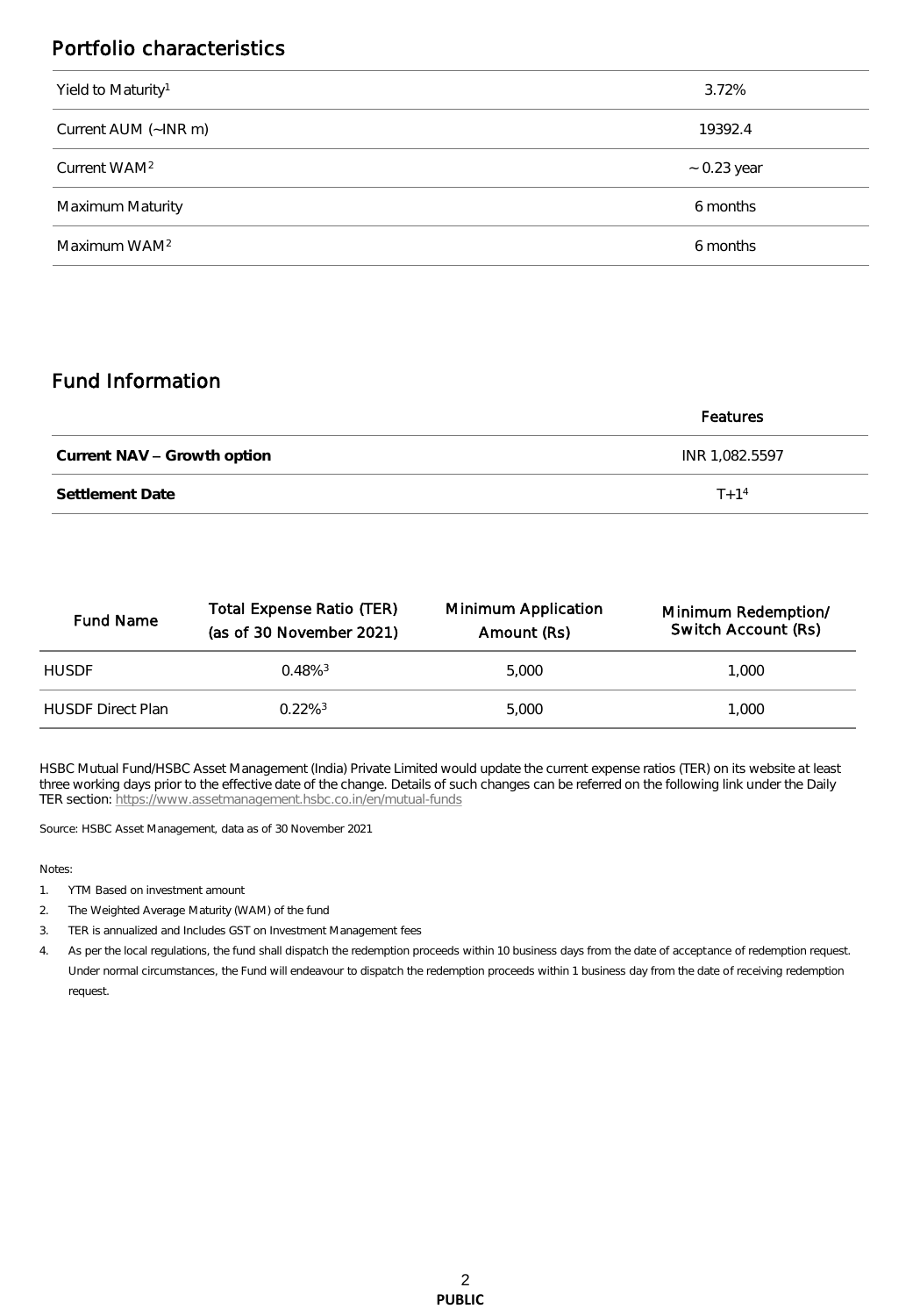## Portfolio Compositions<sup>1</sup>

## Credit Quality Mix - local\* Instrument Mix **Instrument Mix CHO EXECUTE:** The **CHO Credit rating agencies' short-term ratings**



#### Top 10 issuers/counterparties % NAV

| <b>HDFC Bank</b>                     | 8.92% |
|--------------------------------------|-------|
| Export Import Bank of India          | 8.93% |
| 364 DAYS TBILL RED 11-03-2022        | 7.66% |
| Reliance Industries                  | 7.65% |
| Axis Bank                            | 7.14% |
| Food Corporation of India            | 6.55% |
| Kotak Mahindra Investments           | 6.39% |
| National Highways Authority of India | 5.21% |
| Housing Development Finance Corp     | 3.92% |
| <b>REC</b>                           | 3.90% |

#### Investment process and team

Our investment process is active, fundamental and value driven. It combines qualitative top-down analysis of macroeconomic and market dynamics, with structured bottom-up research into individual bond issuers and fixed income securities. While investment decisions are taken locally to ensure focus and accountability, our portfolio managers in India are able to access the expertise and experience of our investment professionals worldwide in order to gain a truly global perspective.

The Fund is managed in India by Kapil Punjabi, who has over 15 years of investment experience. The team in India benefits from the broader HSBC Asset Management Liquidity team which manages money market assets across multiple currencies globally.

Notes:

The rating mentioned above refers to the local credit rating in India. The rating criteria and methodology used by Indian local rating agencies may be different from those adopted by most of the established international credit rating agencies. Therefore, the Indian local credit rating system may not provide an equivalent standard for comparison with securities rated by international credit rating agencies.

1. Subject to change without notice.

Source: HSBC Asset Management, All data as on 30 November 2021 except otherwise mentioned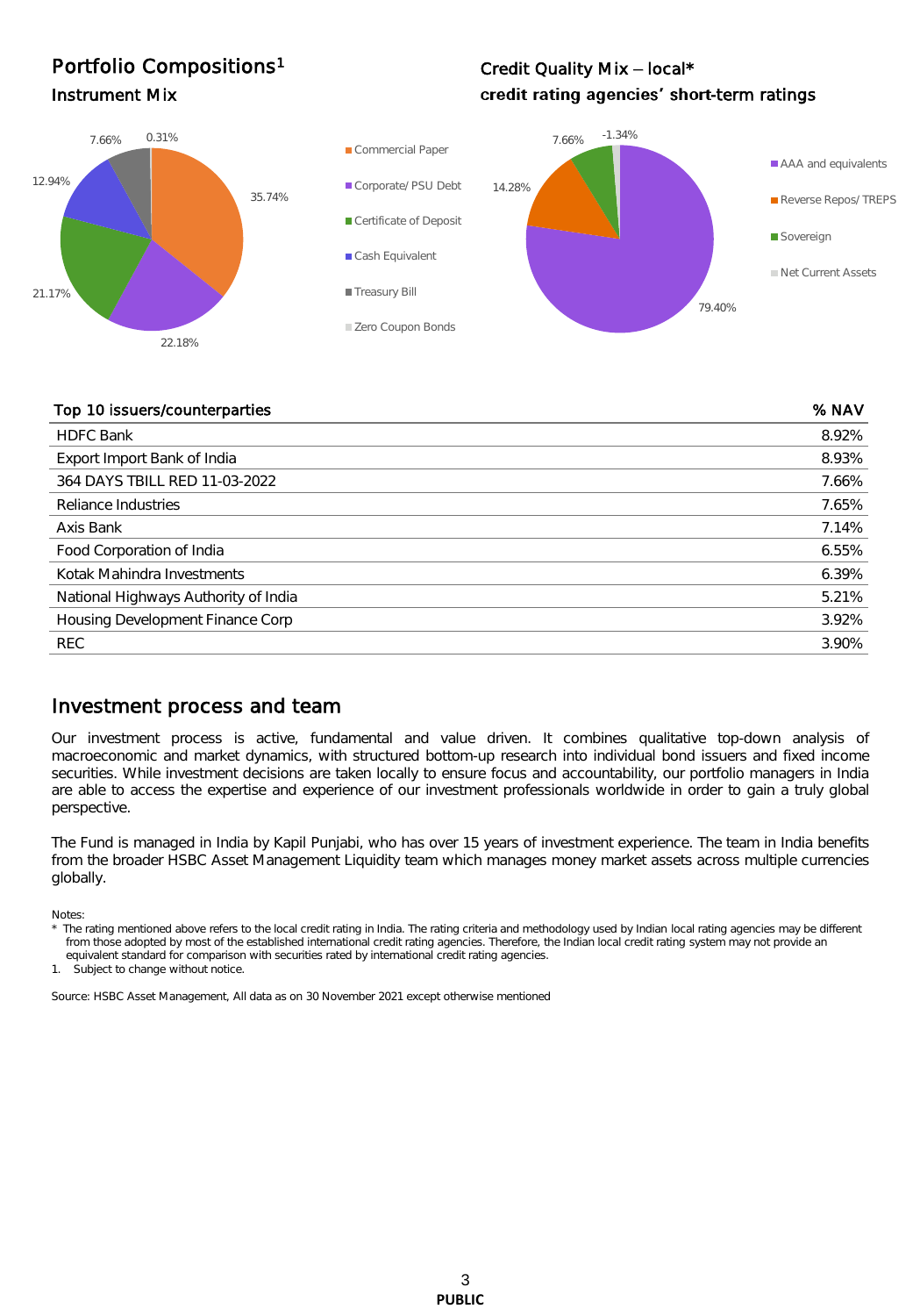#### Lump sum investment performance

| <b>Fund / Benchmark</b>                                          | 1 Year       |           | 3 Years      |           | 5 Years      |           | Since Inception |           |                            |
|------------------------------------------------------------------|--------------|-----------|--------------|-----------|--------------|-----------|-----------------|-----------|----------------------------|
| (Value of Rs 10,000 invested)                                    | Amount in Rs | Returns % | Amount in Rs | Returns % | Amount in Rs | Returns % | Amount in Rs    | Returns % |                            |
| <b>HSBC Ultra Short Duration Fund</b>                            | 10.345       | 3.42      | <b>NA</b>    | <b>NA</b> | <b>NA</b>    | <b>NA</b> | 10.826          | 4.41      |                            |
| Scheme Benchmark (CRISIL Ultra Short Term Debt<br>Index)         | 10.416       | 4.12      | <b>NA</b>    | <b>NA</b> | <b>NA</b>    | <b>NA</b> | 10.961          | 5.12      | Inceptl<br>Date<br>29-Jan- |
| Additional Benchmark (NIFTY Ultra Short Duration<br>Debt Index)* | 10.390       | 3.87      | <b>NA</b>    | <b>NA</b> | <b>NA</b>    | <b>NA</b> | 10.881          | 4.70      |                            |
| Additional Benchmark (CRISIL 1 Year T-Bill Index)*               | 10.352       | 3.49      | <b>NA</b>    | <b>NA</b> | <b>NA</b>    | <b>NA</b> | 10.884          | 4.72      |                            |

#### Lump sum investment performance

| Fund / Benchmark                                  |                 | 7 Days       |                 | 15 Days      |                 | 30 Days      |                 | 1 Year          | 3 Years         |              | 5 Years         |              |                 | Since Inception |                                    |
|---------------------------------------------------|-----------------|--------------|-----------------|--------------|-----------------|--------------|-----------------|-----------------|-----------------|--------------|-----------------|--------------|-----------------|-----------------|------------------------------------|
| (Value of Rs 10,000 invested)                     | Amount<br>in Rs | Returns<br>% | Amount<br>in Rs | Returns<br>% | Amount<br>in Rs | Returns<br>% | Amount<br>in Rs | Returns<br>(% ) | Amount<br>in Rs | Returns<br>% | Amount<br>in Rs | Returns<br>% | Amount<br>in Rs | Returns<br>%    |                                    |
| HSBC Cash Fund <sup>1</sup>                       | 10.007          | 3.58         | 10.014          | 3.36         | 10.029          | 3.60         | 10.320          | 3.20            | 11.491          | 4.74         | 13.157          | 5.64         | 20.826          | 7.21            |                                    |
| Scheme Benchmark (CRISIL<br>Liquid Fund Index)    | 10.007          | 3.85         | 10.015          | 3.69         | 10.032          | 3.97         | 10.357          | 3.57            | 11.620          | 5.13         | 13.312          | 5.89         | 20.923          | 7.25            | ዎ<br>≍                             |
| Additional Benchmark<br>(CRISIL1YearT-BillIndex)* | 10,006          | 2.97         | 10.013          | 3.13         | 10.030          | 3.76         | 10.349          | 3.49            | 11.848          | 5.82         | 13,326          | 5.91         | 20.029          | 6.81            | $\overline{N}$ $\overline{w}$<br>ಕ |

#### Performance of other funds managed by the Fund Manager

| Fund / Benchmark                                                                                             | 1 Year       |              |              | 3 Years   |                 | 5 Years        |              | Since Inception |                                 |
|--------------------------------------------------------------------------------------------------------------|--------------|--------------|--------------|-----------|-----------------|----------------|--------------|-----------------|---------------------------------|
| (Value of Rs 10,000 invested)                                                                                | Amount in Rs | Returns %    | Amount in Rs | Returns % | Amount in Rs    | Returns %      | Amount in Rs | Returns %       |                                 |
| <b>HSBC Overnight Fund</b>                                                                                   | 10.307       | 3.07         | <b>NA</b>    | <b>NA</b> | <b>NA</b>       | N <sub>A</sub> | 10.951       | 3.66            |                                 |
| Scheme Benchmark (CRISIL Overnight Index)                                                                    | 10,325       | 3.25         | <b>NA</b>    | <b>NA</b> | <b>NA</b>       | <b>NA</b>      | 10.996       | 3.82            |                                 |
| Additional Benchmark (CRISIL 1 Year T Bill Index)*                                                           | 10.349       | 3.49         | <b>NA</b>    | <b>NA</b> | <b>NA</b>       | <b>NA</b>      | 11.416       | 5.38            | Inception<br>Date:<br>22-May-19 |
| Additional Benchmark (Nifty 1D Rate Index)*                                                                  | 10,327       | 3.24         | <b>NA</b>    | <b>NA</b> | <b>NA</b>       | <b>NA</b>      | 10.996       | 3.82            | 5                               |
| <b>HSBC Debt Fund</b>                                                                                        | 10.247       | 2.45         | 12.435       | 7.53      | 12.740          | 4.96           | 35.524       | 6.90            |                                 |
| Scheme Benchmark (CRISIL Composite Bond Fund<br>Index)                                                       | 10,407       | 4.03         | 13,094       | 9.39      | 14,111          | 7.13           | 36,663       | 7.08            | Inception<br>Date:              |
| Additional Benchmark (CRISIL 10 year Gilt Index) *                                                           | 10,239       | 2.38         | 12,539       | 7.83      | 12,838          | 5.12           | 31,241       | 6.18            | ė.                              |
| HSBC Low Duration Fund <sup>2</sup>                                                                          | 10.313       | 3.13         | 10.425       | 1.40      | 11.756          | 3.29           | 16,564       | 5.66            |                                 |
| Scheme Benchmark (CRISIL Low Duration Debt<br>Index)                                                         | 10,418       | 4.18         | 12,218       | 6.91      | 13,983          | 6.93           | 20,269       | 8.01            | Inception<br>Date:<br>17-Oct-06 |
| Additional Benchmark (CRISIL 1 Year T-Bill Index) *                                                          | 10.349       | 3.49         | 11.848       | 5.82      | 13,326          | 5.91           | 18.075       | 6.67            |                                 |
| <b>HSBC Regular Savings Fund</b>                                                                             | 10.996       | 9.87         | 13.043       | 9.25      | 13,934          | 6.86           | 45,956       | 8.96            |                                 |
| Scheme Benchmark (CRISIL Hybrid 85+15 -<br>Conservative Index)                                               | 10.854       | 8.47         | 13.721       | 11.11     | 15.301          | 8.87           | 43.220       | 8.58            | Inception<br>Date:<br>24-Feb-04 |
| Additional Benchmark (CRISIL 10 Year Gilt Index) *                                                           | 10.239       | 2.38         | 12.539       | 7.83      | 12.838          | 5.12           | 27.190       | 5.79            |                                 |
| HSBC Equity Hybrid Fund                                                                                      | 12,364       | 23.43        | 14.982       | 14.41     | <b>NA</b>       | <b>NA</b>      | 15,515       | 15.17           |                                 |
| Scheme Benchmark (Composite index of CRISIL<br>Composite Bond Fund Index (30%) and S&P BSE<br>200 TRI (70%)) | 12.990       | 29.62        | 15.891       | 16.68     | <b>NA</b>       | <b>NA</b>      | 16.783       | 18.12           | Inception<br>Date:<br>22-Oct-18 |
| Additional Benchmark (Nifty 50 TRI) *                                                                        | 13,249       | 32.19        | 16.182       | 17.38     | <b>NA</b>       | <b>NA</b>      | 17,201       | 19.06           | S.                              |
| Fund / Benchmark                                                                                             |              |              | 6 Months     |           | Since Inception |                |              |                 |                                 |
| (Value of Rs10,000 invested)                                                                                 |              | Amount in Rs |              | Returns % | Amount in Rs    |                | Returns %    |                 | Inception<br>Date:<br>22-Mar-21 |
| HSBC Global Equity Climate Change Fund                                                                       |              | 10.721       |              | 14.65     |                 | 10.727         |              | 10.66           |                                 |
| Scheme Benchmark (MSCI AC World TRI)                                                                         |              | 10,652       |              | 13.20     |                 | 11,278         |              | 18.94           |                                 |
| Additional Benchmark (Nifty 50 TRI)                                                                          |              | 11,043       |              | 21.50     |                 | 11,579         |              | 23.56           |                                 |

Past performance may or may not be sustained in the future. Refer note below**. HSBC Ultra Short Duration Fund -** Fund Manager - Funds Managed by Kapil Punjabi (Total Schemes Managed 8) - Effective (29 January 2020), **HSBC Cash Fund -** Fund Manager - Funds Managed by Kapil Punjabi (Total Schemes Managed 8) - Effective (14 March 2014), **HSBC Overnight Fund** - Fund Manager - Funds Managed by Kapil Punjabi (Total Schemes Managed 8) - Effective (22 May 2019), **HSBC Debt Fund -** Fund Manager - Funds Managed by Kapil Punjabi (Total Schemes Managed 8) - Effective (18 February 2019), **HSBC Low Duration Fund -** Fund Manager - Funds Managed by Kapil Punjabi (Total Schemes Managed 8) - Effective (18 October 2014), **HSBC Regular Savings Fund -** Fund Manager - Funds Managed by Kapil Punjabi (For Debt Portion) (Total Schemes Managed 8) - Effective (18 February 2019), Funds Managed by Gautam Bhupal (For Equity portion) (Total Schemes Managed 7) - Effective (23 July 2019), **HSBC Equity Hybrid Fund -** Fund Manager - Funds Managed by Neelotpal Sahai (For Equity) Total Schemes Managed 5 - Effective (22 October 2018), Fund Manager - Funds Managed by Ranjithgopal K A (For Equity) Total Schemes Managed 1 - Effective (23 July 2019), Fund Manager - Funds Managed by Kapil Punjabi (For Debt) Total Schemes Managed 8 - Effective (18 February 2019), **HSBC Global Equity Climate Change Fund -** Funds Managed by Kapil Punjabi (Total Schemes Managed 8) - Effective (22 March 2021), Funds Managed by Funds Managed by B. Aswin Kumar (For Overseas Investments) (Total Schemes Managed 4) - Effective (07 October 2021)

Past performance may or may not be sustained in the future. Refer note below.<br>Pursuant to the circular issued by SEBI on 'Categorization and Rationalization of the Schemes, there has been change in the fundamental attribut

scheme(s) effective Mar 14, 2018.<br>\*Additional benchmark as per SEBI circular no. SEBI/HO/IMD/DF2/CIR/P/2021/024 dated March 04, 2021<br>\* Pursuant to SEBI circular dated Sept 13, 2012, certain Plans / Options within the schem

invested at the start of the period. The returns for the respective periods are provided as on last available NAV of November 2021 for the respective Schemes. Returns 1<br>year and Above are Compounded Annualised. Returns for commission charged to the Other than Direct Plan. The performance data of the scheme(s) managed by the respective Fund Manager which has/have not completed 6<br>month is not provided. The varying maturities of the close ended that of open ended schemes.

"SEBI vide its circular no. SEBI/HO/IMD/ IMD-II DF3/P/CIR/2021/652 dated October 27, 2021, on 'Guiding Principles for bringing uniformity in Benchmarks of Mutual Fund<br>Schemes' has introduced two-tiered structure for benchm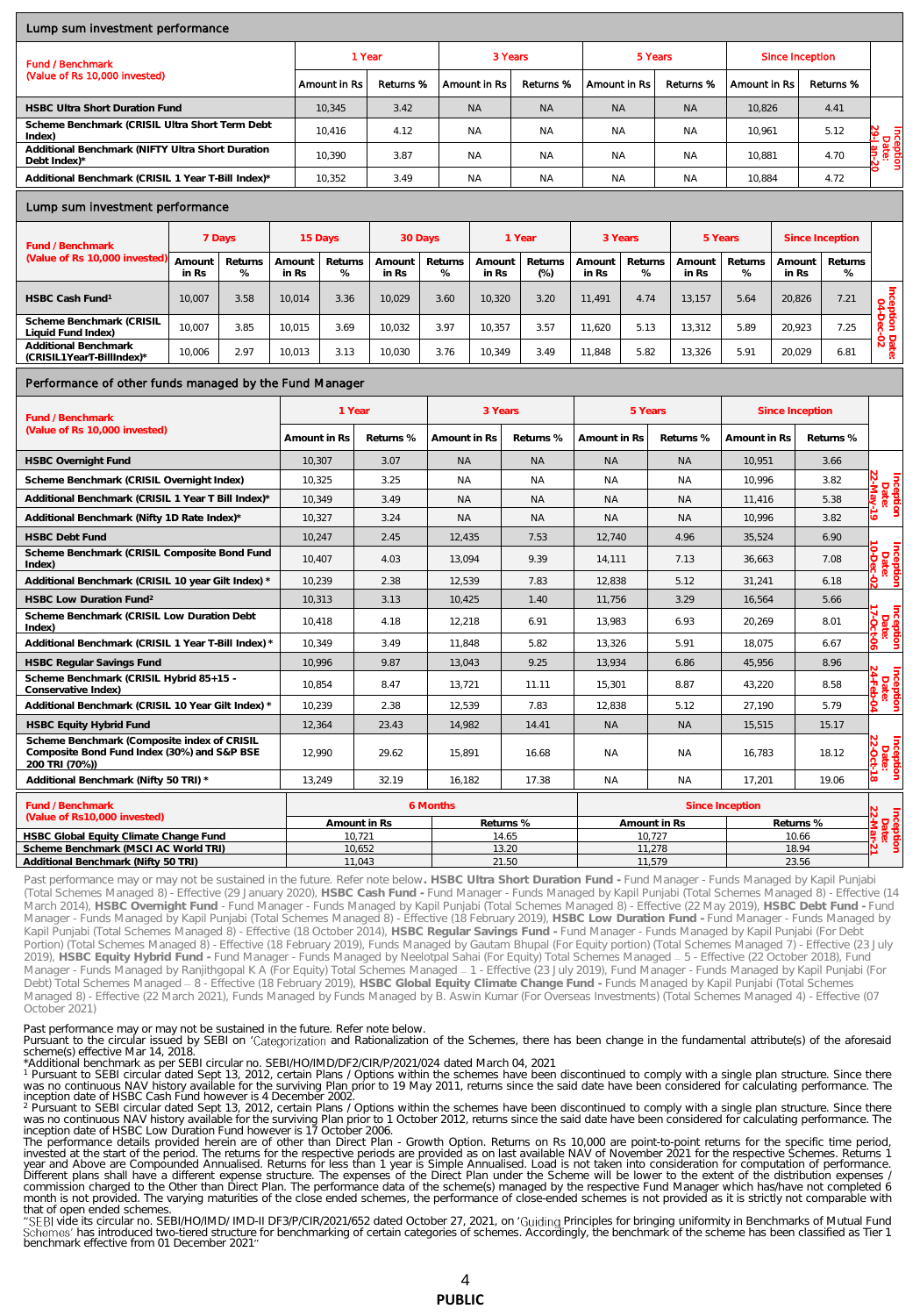### Key risks

**The value of investments and any income from them can go down as well as up and investors may not get back the amount originally invested.** 

- **Credit Risk**: Credit risk or default risk refers to the risk that an issuer of a fixed income security may default (i.e. will be unable to make timely principal and interest payments on the security).
- **Price-Risk or Interest Rate Risk**: As with all debt securities, changes in interest rates may affect the NAV of the Scheme(s) as the prices of securities increase as interest rates decline and decrease as interest rates rise.
- **Liquidity or Marketability Risk**: This refers to the ease with which a security can be sold at or near to its valuation yield-to-maturity (YTM). The primary measure of liquidity risk is the spread between the bid price and the offer price quoted by a dealer.
- **Reinvestment Risk**: This risk refers to the interest rate levels at which cash flows received from the securities in the Scheme(s) are reinvested. The additional income from reinvestment is the "interest on interest" component

For more risk factors check the KIM or visit [https://www.assetmanagement.hsbc.co.in/en/mutual-funds/investor-resources#](https://www.assetmanagement.hsbc.co.in/en/mutual-funds/investor-resources)



"Potential Risk Class ('PRC') matrix indicates the maximum interest rate risk (measured by Macaulay Duration of the scheme) and maximum credit risk (measured by Credit Risk Value of the scheme) the fund manager can take in the scheme. PRC matrix classification is done in accordance with and subject to the methodology/guidelines prescribed by SEBI to help investors take informed decision based<br>on the maximum interest

Please refer to the page number 7 of the scheme Offer Document on which the concept of Macaulay's Duration has been explained

| PUBLIC |  |  |
|--------|--|--|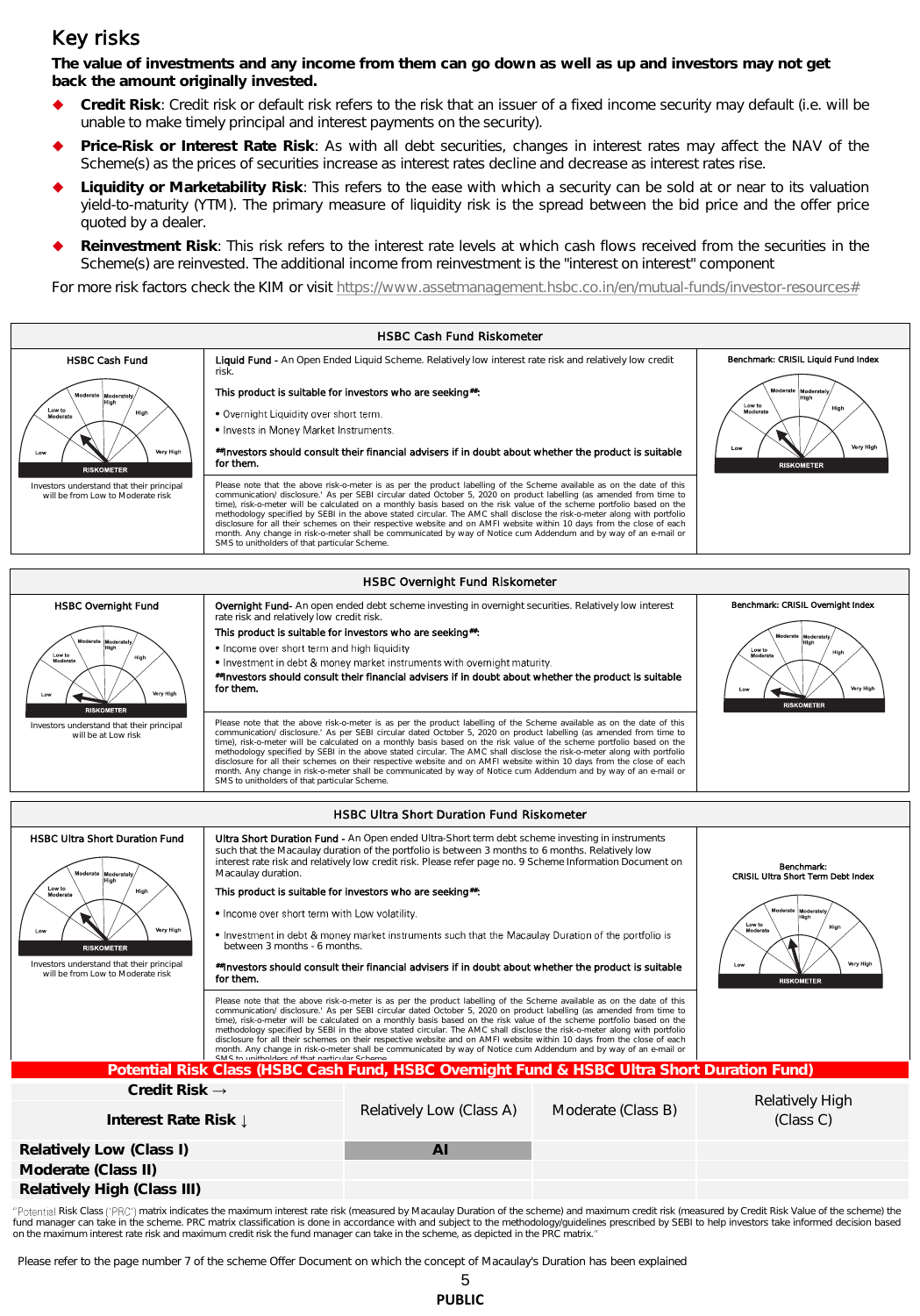| <b>HSBC Debt Fund Riskometer</b>                                                                                                                                                                                                                                                                                                                                                                                                                                                                                                                     |                                                                                                                                                                                                                                                                                                                                                                                                                                                                                                                                                                                                                                                                                                                                                                                                                                                                                                                                                                                                                                                                                                                                                                                                                                                                                                                                                                                                                                                                                                                                                                                                                                                                                         |                                       |                    |                              |  |  |  |
|------------------------------------------------------------------------------------------------------------------------------------------------------------------------------------------------------------------------------------------------------------------------------------------------------------------------------------------------------------------------------------------------------------------------------------------------------------------------------------------------------------------------------------------------------|-----------------------------------------------------------------------------------------------------------------------------------------------------------------------------------------------------------------------------------------------------------------------------------------------------------------------------------------------------------------------------------------------------------------------------------------------------------------------------------------------------------------------------------------------------------------------------------------------------------------------------------------------------------------------------------------------------------------------------------------------------------------------------------------------------------------------------------------------------------------------------------------------------------------------------------------------------------------------------------------------------------------------------------------------------------------------------------------------------------------------------------------------------------------------------------------------------------------------------------------------------------------------------------------------------------------------------------------------------------------------------------------------------------------------------------------------------------------------------------------------------------------------------------------------------------------------------------------------------------------------------------------------------------------------------------------|---------------------------------------|--------------------|------------------------------|--|--|--|
| <b>HSBC Debt Fund</b><br>Moderate<br>Moderatel<br>Low to<br>High<br>Moderate<br>Very High<br>Low<br><b>RISKOMETER</b><br>Investors understand that their principal<br>will be at Moderate risk                                                                                                                                                                                                                                                                                                                                                       | Medium to Long Duration Fund - An open ended Medium to Long Term Debt Scheme investing in<br>Benchmark:<br><b>CRISIL Composite Bond Fund Index</b><br>instruments such that the Macaulay ^duration of the portfolio is between 4 years to 7 years. Relatively<br>high interest rate risk and moderate credit risk. Please refer page no. 9 Scheme Information Document<br>on Macaulay duration.<br>Moderate Moderatel<br>This product is suitable for investors who are seeking#:<br>High<br>• Regular Income over long term<br>Low to<br>High<br>Moderate<br>. Investment in diversified portfolio of fixed income securities such that the Macaulay^ duration of the<br>portfolio is between 4 years to 7 years.<br>Very High<br>Low<br>#Investors should consult their financial advisers if in doubt about whether the product is suitable<br><b>RISKOMETER</b><br>for them.<br>Please note that the above risk-o-meter is as per the product labelling of the Scheme available as on the date of this<br>communication/ disclosure.' As per SEBI circular dated October 5, 2020 on product labelling (as amended from time to<br>time), risk-o-meter will be calculated on a monthly basis based on the risk value of the scheme portfolio based on the<br>methodology specified by SEBI in the above stated circular. The AMC shall disclose the risk-o-meter along with portfolio<br>disclosure for all their schemes on their respective website and on AMFI website within 10 days from the close of each<br>month. Any change in risk-o-meter shall be communicated by way of Notice cum Addendum and by way of an e-mail or<br>SMS to unitholders of that particular Scheme. |                                       |                    |                              |  |  |  |
|                                                                                                                                                                                                                                                                                                                                                                                                                                                                                                                                                      |                                                                                                                                                                                                                                                                                                                                                                                                                                                                                                                                                                                                                                                                                                                                                                                                                                                                                                                                                                                                                                                                                                                                                                                                                                                                                                                                                                                                                                                                                                                                                                                                                                                                                         |                                       |                    |                              |  |  |  |
|                                                                                                                                                                                                                                                                                                                                                                                                                                                                                                                                                      |                                                                                                                                                                                                                                                                                                                                                                                                                                                                                                                                                                                                                                                                                                                                                                                                                                                                                                                                                                                                                                                                                                                                                                                                                                                                                                                                                                                                                                                                                                                                                                                                                                                                                         | Potential Risk Class (HSBC Debt Fund) |                    |                              |  |  |  |
| Credit Risk $\rightarrow$<br>Interest Rate Risk ↓                                                                                                                                                                                                                                                                                                                                                                                                                                                                                                    |                                                                                                                                                                                                                                                                                                                                                                                                                                                                                                                                                                                                                                                                                                                                                                                                                                                                                                                                                                                                                                                                                                                                                                                                                                                                                                                                                                                                                                                                                                                                                                                                                                                                                         | Relatively Low (Class A)              | Moderate (Class B) | Relatively High<br>(Class C) |  |  |  |
| Relatively Low (Class I)                                                                                                                                                                                                                                                                                                                                                                                                                                                                                                                             |                                                                                                                                                                                                                                                                                                                                                                                                                                                                                                                                                                                                                                                                                                                                                                                                                                                                                                                                                                                                                                                                                                                                                                                                                                                                                                                                                                                                                                                                                                                                                                                                                                                                                         |                                       |                    |                              |  |  |  |
| Moderate (Class II)                                                                                                                                                                                                                                                                                                                                                                                                                                                                                                                                  |                                                                                                                                                                                                                                                                                                                                                                                                                                                                                                                                                                                                                                                                                                                                                                                                                                                                                                                                                                                                                                                                                                                                                                                                                                                                                                                                                                                                                                                                                                                                                                                                                                                                                         |                                       |                    |                              |  |  |  |
| Relatively High (Class III)                                                                                                                                                                                                                                                                                                                                                                                                                                                                                                                          |                                                                                                                                                                                                                                                                                                                                                                                                                                                                                                                                                                                                                                                                                                                                                                                                                                                                                                                                                                                                                                                                                                                                                                                                                                                                                                                                                                                                                                                                                                                                                                                                                                                                                         |                                       | <b>BIII</b>        |                              |  |  |  |
| "Potential Risk Class ('PRC') matrix indicates the maximum interest rate risk (measured by Macaulay Duration of the scheme) and maximum credit risk (measured by Credit Risk Value of the scheme) the<br>fund manager can take in the scheme. PRC matrix classification is done in accordance with and subject to the methodology/quidelines prescribed by SEBI to help investors take informed decision based<br>on the maximum interest rate risk and maximum credit risk the fund manager can take in the scheme, as depicted in the PRC matrix." |                                                                                                                                                                                                                                                                                                                                                                                                                                                                                                                                                                                                                                                                                                                                                                                                                                                                                                                                                                                                                                                                                                                                                                                                                                                                                                                                                                                                                                                                                                                                                                                                                                                                                         |                                       |                    |                              |  |  |  |
| <b>HSBC Low Duration Fund Riskometer</b>                                                                                                                                                                                                                                                                                                                                                                                                                                                                                                             |                                                                                                                                                                                                                                                                                                                                                                                                                                                                                                                                                                                                                                                                                                                                                                                                                                                                                                                                                                                                                                                                                                                                                                                                                                                                                                                                                                                                                                                                                                                                                                                                                                                                                         |                                       |                    |                              |  |  |  |
| <b>HSBC Low Duration Fund</b>                                                                                                                                                                                                                                                                                                                                                                                                                                                                                                                        | Benchmark: CRISIL Low Duration Debt Index                                                                                                                                                                                                                                                                                                                                                                                                                                                                                                                                                                                                                                                                                                                                                                                                                                                                                                                                                                                                                                                                                                                                                                                                                                                                                                                                                                                                                                                                                                                                                                                                                                               |                                       |                    |                              |  |  |  |

| Very High<br>Low<br><b>RISKOMETER</b><br>Investors understand that their principal<br>will be from I ow to Moderate risk | • Liquidity over short term.<br>• Investment in debt and money market instruments such that the Macaulay^ duration of the portfolio is<br>between 6 months to 12 months.<br>investors should consult their financial advisers if in doubt about whether the product is suitable<br>for them. | High<br>Low to<br>High<br>Moderate<br>Very High<br>Low<br><b>RISKOMETER</b>                                                                                                                                                                                                                                                                                                                                                                                                                                                                                                                                                                                                                                                                        |                    |                              |
|--------------------------------------------------------------------------------------------------------------------------|----------------------------------------------------------------------------------------------------------------------------------------------------------------------------------------------------------------------------------------------------------------------------------------------|----------------------------------------------------------------------------------------------------------------------------------------------------------------------------------------------------------------------------------------------------------------------------------------------------------------------------------------------------------------------------------------------------------------------------------------------------------------------------------------------------------------------------------------------------------------------------------------------------------------------------------------------------------------------------------------------------------------------------------------------------|--------------------|------------------------------|
|                                                                                                                          | SMS to unitholders of that particular Scheme.                                                                                                                                                                                                                                                | Please note that the above risk-o-meter is as per the product labelling of the Scheme available as on the date of this<br>communication/ disclosure.' As per SEBI circular dated October 5, 2020 on product labelling (as amended from time to<br>time), risk-o-meter will be calculated on a monthly basis based on the risk value of the scheme portfolio based on the<br>methodology specified by SEBI in the above stated circular. The AMC shall disclose the risk-o-meter along with portfolio<br>disclosure for all their schemes on their respective website and on AMFI website within 10 days from the close of each<br>month. Any change in risk-o-meter shall be communicated by way of Notice cum Addendum and by way of an e-mail or |                    |                              |
|                                                                                                                          |                                                                                                                                                                                                                                                                                              | Potential Risk Class (HSBC Low Duration Fund)                                                                                                                                                                                                                                                                                                                                                                                                                                                                                                                                                                                                                                                                                                      |                    |                              |
| Credit Risk $\rightarrow$                                                                                                |                                                                                                                                                                                                                                                                                              |                                                                                                                                                                                                                                                                                                                                                                                                                                                                                                                                                                                                                                                                                                                                                    |                    |                              |
| Interest Rate Risk I                                                                                                     |                                                                                                                                                                                                                                                                                              | Relatively Low (Class A)                                                                                                                                                                                                                                                                                                                                                                                                                                                                                                                                                                                                                                                                                                                           | Moderate (Class B) | Relatively High<br>(Class C) |
| Relatively Low (Class I)                                                                                                 |                                                                                                                                                                                                                                                                                              |                                                                                                                                                                                                                                                                                                                                                                                                                                                                                                                                                                                                                                                                                                                                                    |                    |                              |
| Moderate (Class II)                                                                                                      |                                                                                                                                                                                                                                                                                              |                                                                                                                                                                                                                                                                                                                                                                                                                                                                                                                                                                                                                                                                                                                                                    |                    |                              |
| Relatively High (Class III)                                                                                              |                                                                                                                                                                                                                                                                                              |                                                                                                                                                                                                                                                                                                                                                                                                                                                                                                                                                                                                                                                                                                                                                    | BIII               |                              |

This product is suitable for investors who are seeking#:

Moderate Moderately

"Potential Risk Class ('PRC') matrix indicates the maximum interest rate risk (measured by Macaulay Duration of the scheme) and maximum credit risk (measured by Credit Risk Value of the scheme) the fund manager can take in the scheme. PRC matrix classification is done in accordance with and subject to the methodology/guidelines prescribed by SEBI to help investors take informed decision based<br>on the maximum interest

| HSBC Global Equity Climate Change Fund of Fund Riskometer                                                                                                            |                                                                                                                                                                                                                                                                                                                                                                                                                                                                                                                                                                                                                                                                                                                                                                                                     |                                                                                                    |  |  |  |  |  |
|----------------------------------------------------------------------------------------------------------------------------------------------------------------------|-----------------------------------------------------------------------------------------------------------------------------------------------------------------------------------------------------------------------------------------------------------------------------------------------------------------------------------------------------------------------------------------------------------------------------------------------------------------------------------------------------------------------------------------------------------------------------------------------------------------------------------------------------------------------------------------------------------------------------------------------------------------------------------------------------|----------------------------------------------------------------------------------------------------|--|--|--|--|--|
| <b>HSBC Global Equity Climate</b><br>Change Fund of Fund                                                                                                             | <b>Fund of Funds (Overseas)</b> - An open ended fund of fund scheme investing in HSBC Global Investment<br>Funds - Global Equity Climate Change                                                                                                                                                                                                                                                                                                                                                                                                                                                                                                                                                                                                                                                     | Benchmark: MSCI AC World TRI                                                                       |  |  |  |  |  |
| Moderate Moderately<br>Low to<br>High<br>Moderate<br>Very High<br>Low<br><b>RISKOMETER</b><br>Investors understand that their principal<br>will be at Very High risk | This product is suitable for investors who are seeking.<br>• To create wealth over long term<br>• Investment predominantly in companies positioned to benefit from climate change through fund of<br>funds route<br>linvestors should consult their financial advisers if in doubt about whether the product is suitable<br>for them.                                                                                                                                                                                                                                                                                                                                                                                                                                                               | Moderate Moderately<br>High<br>Low to<br>High<br>Moderate<br>Very High<br>Low<br><b>RISKOMETER</b> |  |  |  |  |  |
|                                                                                                                                                                      | Please note that the above risk-o-meter is as per the product labelling of the Scheme available as on the date of this<br>communication/ disclosure.' As per SEBI circular dated October 5, 2020 on product labelling (as amended from time to<br>time), risk-o-meter will be calculated on a monthly basis based on the risk value of the scheme portfolio based on the<br>methodology specified by SEBI in the above stated circular. The AMC shall disclose the risk-o-meter along with portfolio<br>disclosure for all their schemes on their respective website and on AMFI website within 10 days from the close of each<br>month. Any change in risk-o-meter shall be communicated by way of Notice cum Addendum and by way of an e-mail or<br>SMS to unitholders of that particular Scheme. |                                                                                                    |  |  |  |  |  |

Please refer to the page number 7 of the scheme Offer Document on which the concept of Macaulay's Duration has been explained